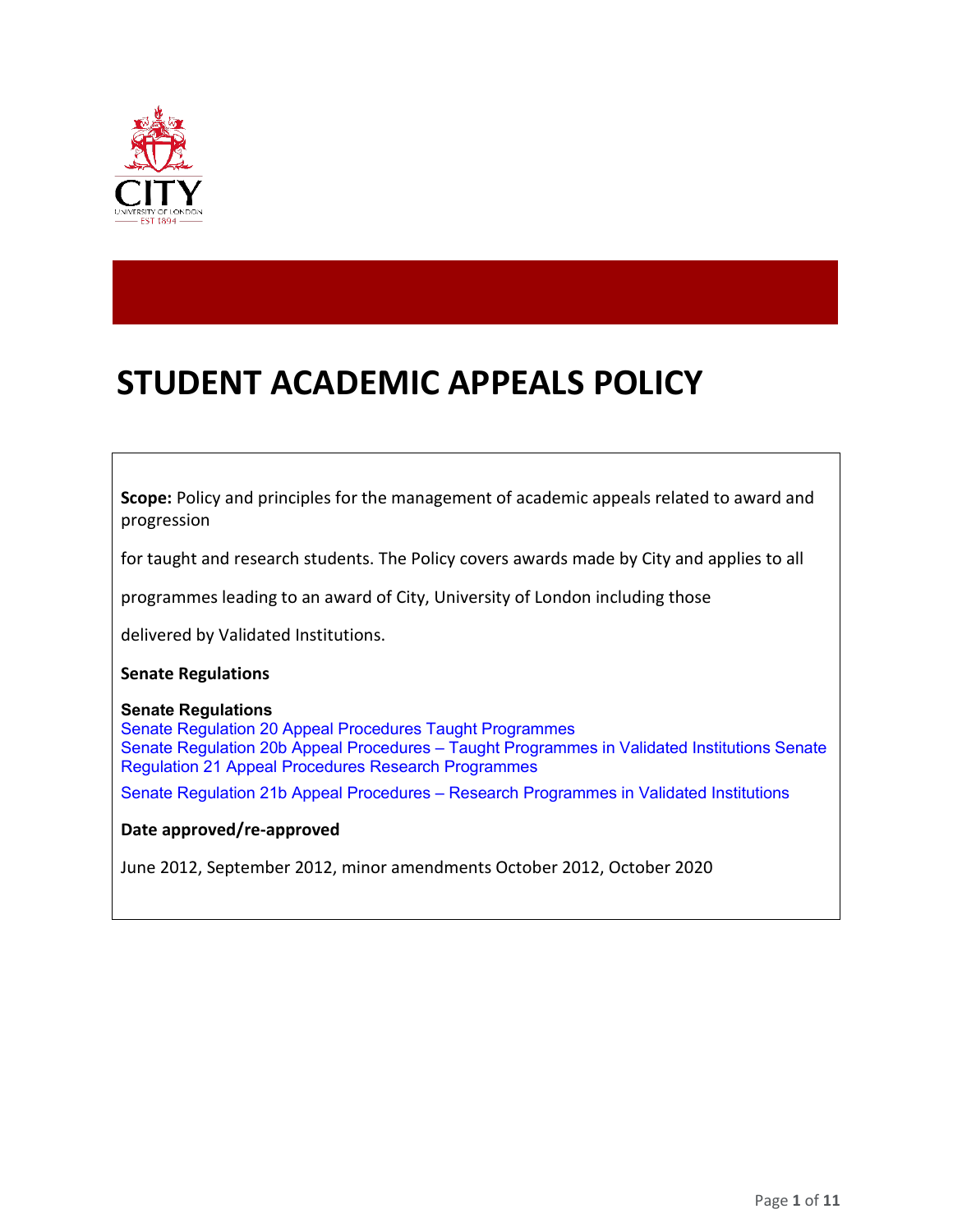# **Student Academic Appeals Policy**

# **Overview**

- 1. We manage academic appeals in accordance with the UK Quality Code for Higher Education and the Senate Regulations for Appeals (20, 20b, 21 and 21b).
- 2. The following principles underpin our approach to appeals:
	- **a.** A focus on providing **support** and enabling **resolution**
	- **b.** Recognition that our students are preparing for business and the professions where **personal responsibility** for seeking support, guidance and resolution is expected
	- **c. Clarity** in language and process
	- **d. Fairness and consistency** in treatment of the student body as a whole, as well as for particular individuals
	- **e.** Upholding **independence in appeals decisions** and the **integrity of academic judgement**
	- **f.** Maintaining **awareness** through collaboration with support services (academic and welfare), targeted local campaigns, and visible and accessible central information
	- **g.** Respecting **confidentiality** with regard to personal information
	- **h.** A culture of **enhancement** seeking to learn from appeals and improve the student experience
- 3. We expect all of our appeal procedures and support mechanisms to be developed, operated and reviewed with the eight principles in mind. Each School maintains its own statement covering how it supports the eight principles for appeals. City's Learning Enhancement and Development reviews its procedures against the eight principles as part of annual monitoring with oversight being provided by the Director of the Learning Enhancement and Development. Within Validated Institutions Course Boards consider how the eight principles are met as part of their annual monitoring activities. For collaborative and partnership provision the students appeals regulations and policy to be followed are agreed between City and each partner institution as part of the contractual process and included in each signed Memorandum of Agreement and the student's programme handbook.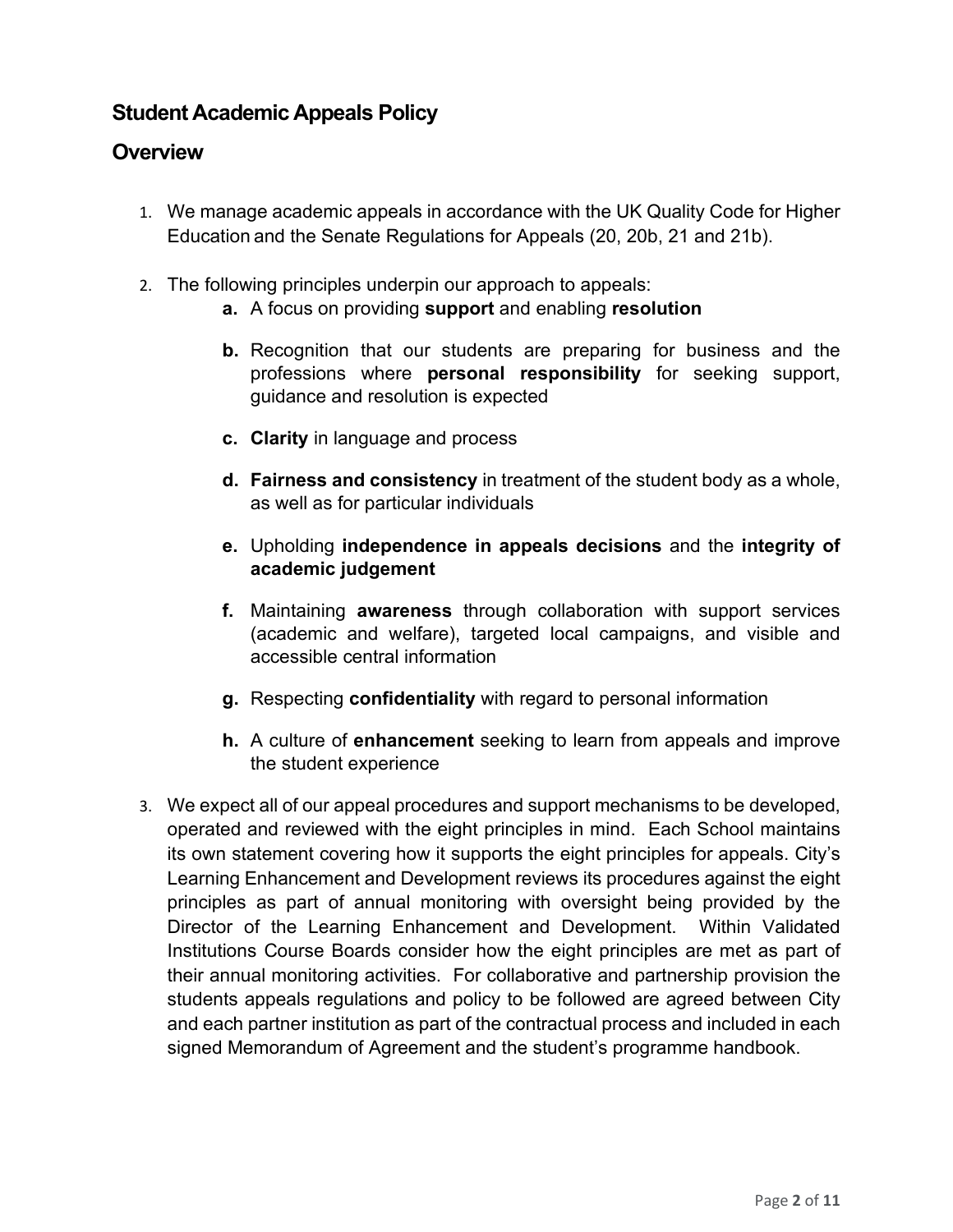4. The remainder of the policy identifies agreed mechanisms for supporting the articulation of the eight principles within practice. Appendix 1 provides specific information on the process for a School Appeal Panel meeting, to support students and School staff.

#### **Equality and Diversity**

- 5. City, University of London is committed to promoting equality, diversity and inclusion in all its activities, processes, and culture, under its Public Sector Equality Duties and the Equality Act 2010. This includes promoting equality and diversity for all, irrespective of any protected characteristic, working pattern, family circumstance, socio-economic background, political belief or other irrelevant distinction.
- 6. Where relevant to the policy, decision-making panels will ensure a reasonable gender balance (with at least one man and one woman) and will actively consider representation of other protected groups.

#### **Support and resolution**

- 7. The appeals procedure is the last in a suite of mechanisms available for students experiencing problems with regard to their assessment, award or progression. These may be related to external circumstances outside the control of the student, or to errors made during assessment. The mechanisms are made known to students through handbooks and published information provided by Schools and Validated Institutions as well as through the Student Centre and the Students' Union.
- 8. Our goal is to enable early, informal resolution of errors wherever possible, and to assist students experiencing difficulties in ways that do not compromise academic standards or overly advantage them in relation to their peers. Where problems do occur, we aim to learn from these and so improve the student experience in the future. Any learning points are identified from individual appeals and an annual review process at School and University level ensures that lessons learned from appeals inform institutional change and the enhancement of support services for students.

#### **Personal responsibility**

9. We will, of course, always endeavour to act on and remedy any errors made which might impact on a student's progression or award as speedily as possible. We rely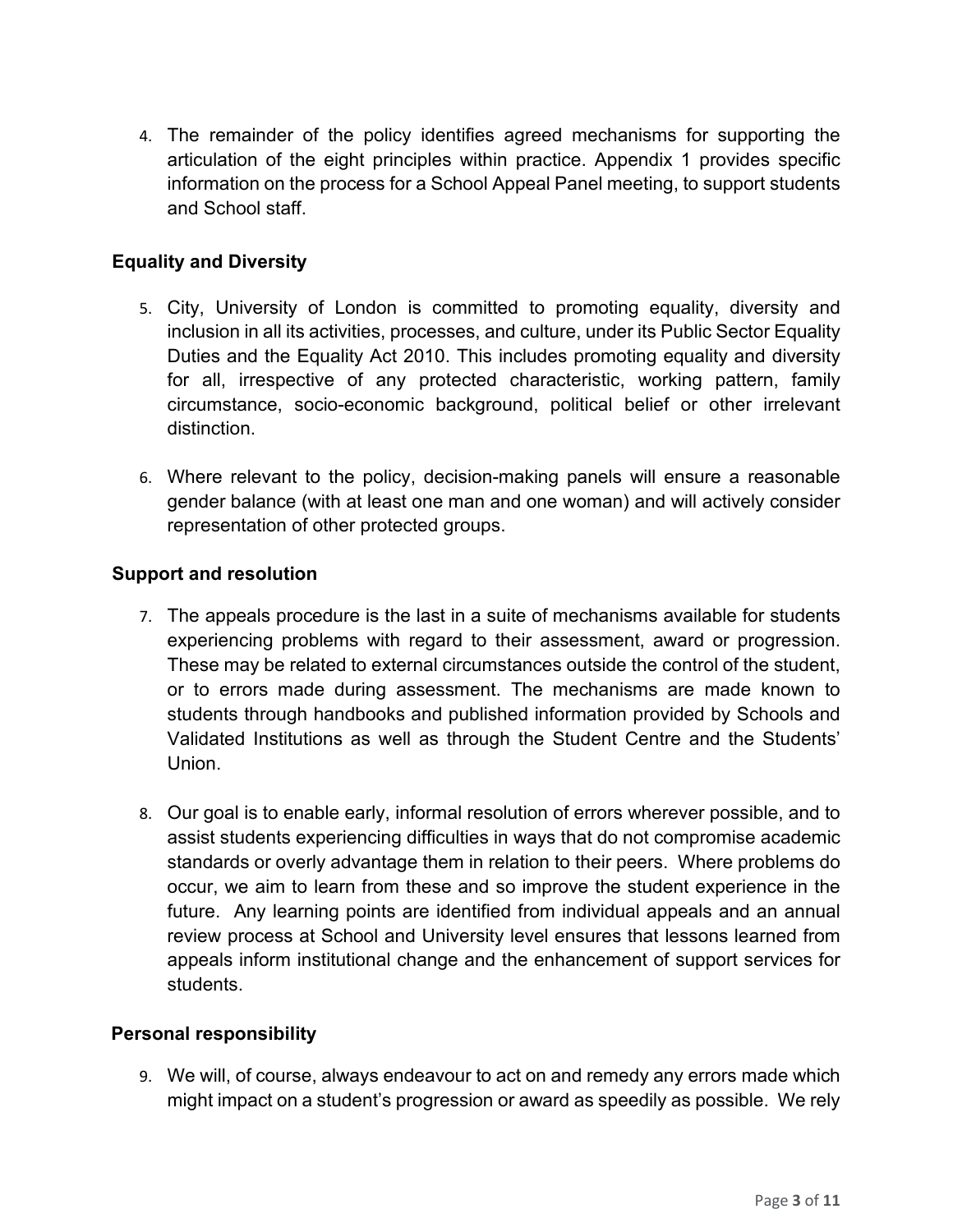on students to make any potential errors known to us at the earliest possible opportunity.

- 10. For students experiencing problems during their time at City there are a number of support mechanisms and specialist services in place including the personal tutor system, Student Centre, academic and welfare advisors, Students' Union and other services provided by individual Schools and Validated Institutions. These are well publicised at key points during the student life cycle and we expect students to make use of these at the earliest possible opportunity. It is important for students to remember that the Appeals process is not a substitute for the early reporting of problems – the earlier a problem is reported the more the University will be able to do to assist in minimising disruption to studies.
- 11. When a student identifies potential grounds for an appeal we expect the appropriate forms and accompanying guidance to be used when preparing the appeal. These are made available on the University website along with further sources of advice, guidance and support.
- 12. Our appeals procedures are designed to be enabling and we encourage feedback from students on their usability.

#### **Enhancement**

- 13. Schools and Validated Institutions prepare annual reports on appeals considered at local level to School Boards of Studies or Validated Institution Course Boards. These detail the number and outcome of cases.
- 14. Within Validated Institutions, Course Boards consider how the eight principles are met as part of their annual monitoring activities.
- a. Schools prepare annual review and action plans are designed to create a point of focus for:
	- i. the collation of University and School data to be used for annual evaluation and enhancement at local level;
	- ii. the facilitation of feedback and collaboration between Schools and central services including Students' Union and Student and Academic Services;
	- iii. the articulation of the ways in which Schools embed City's principles for appeals within practice;
	- iv. the articulation (and evidencing) of systematic evaluation and enhancement activities;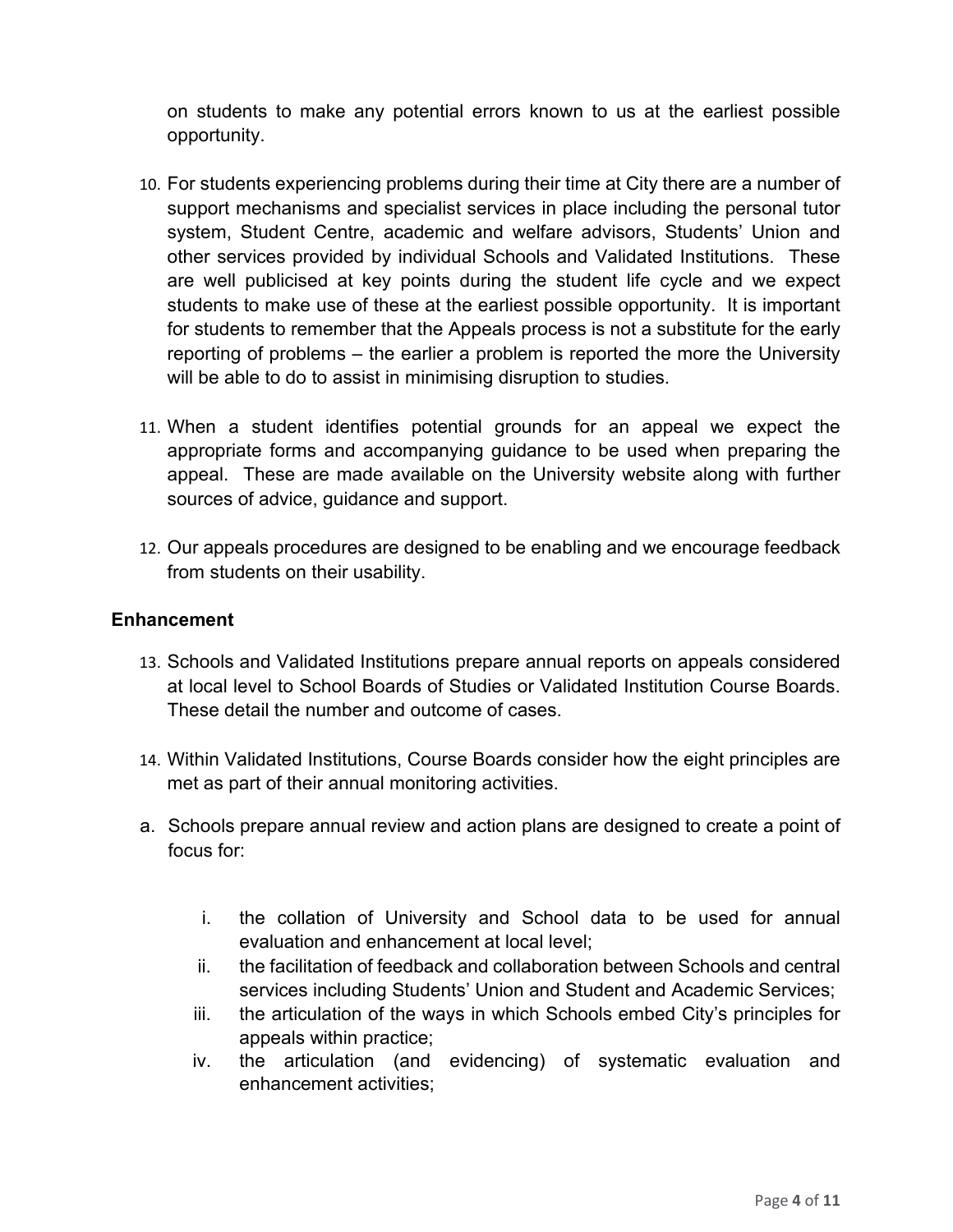- b. Schools prepare annual review and action plans are also designed to provide a mechanism for:
	- i. the sharing of good practice across Schools;
	- ii. the capture of local knowledge and practice which might otherwise be lost over time;
	- iii. the co-ordination of School and support service recommendations for institutional change.
- 15. Annual Reports and School review and action plans are collated with information on University level reviews for annual report to Senate.

#### **Clarity in language and process**

- 16. Our appeals procedure is important both for individual students and for the student body. Our staff and students should feel confident that our appeals processes are fair and enabling and that lessons learned are fed into institutional planning.
- 17. The University has developed a set of standard forms and guidance to be used by students wishing to submit a School-level appeal or a University-level review request. These are kept under review and we welcome feedback from staff and students regarding their usability.
- 18. We expect students to be kept informed of the progress and outcomes of their appeal at the key stages identified within the guidance. When notified of the outcome of a particular stage of an appeal, students can expect to be informed of any further stages, including whether they are able to request further reviews of the outcome.
- 19. Student academic appeals are different from student complaints, which should be dealt with via the Student Complaints Regulations and Policy. To protect the integrity of the appeal regulations and to support consistency of treatment between students, any complaints that are incorporated within an appeal claim will be dealt with separately, in accordance with the principles, processes and timescales set out in the Complaints Regulations and Policy. Normally, consideration of an appeal will occur prior to consideration of a complaint. The consideration of issues under two different sets of regulations should not disadvantage the student.

#### **Fairness and consistency**

20. The University has taken a decision not to develop a detailed set of 'rules' by which individual circumstances might be measured. Every case is considered on its own merits. Appeals are considered in accordance with University Regulation and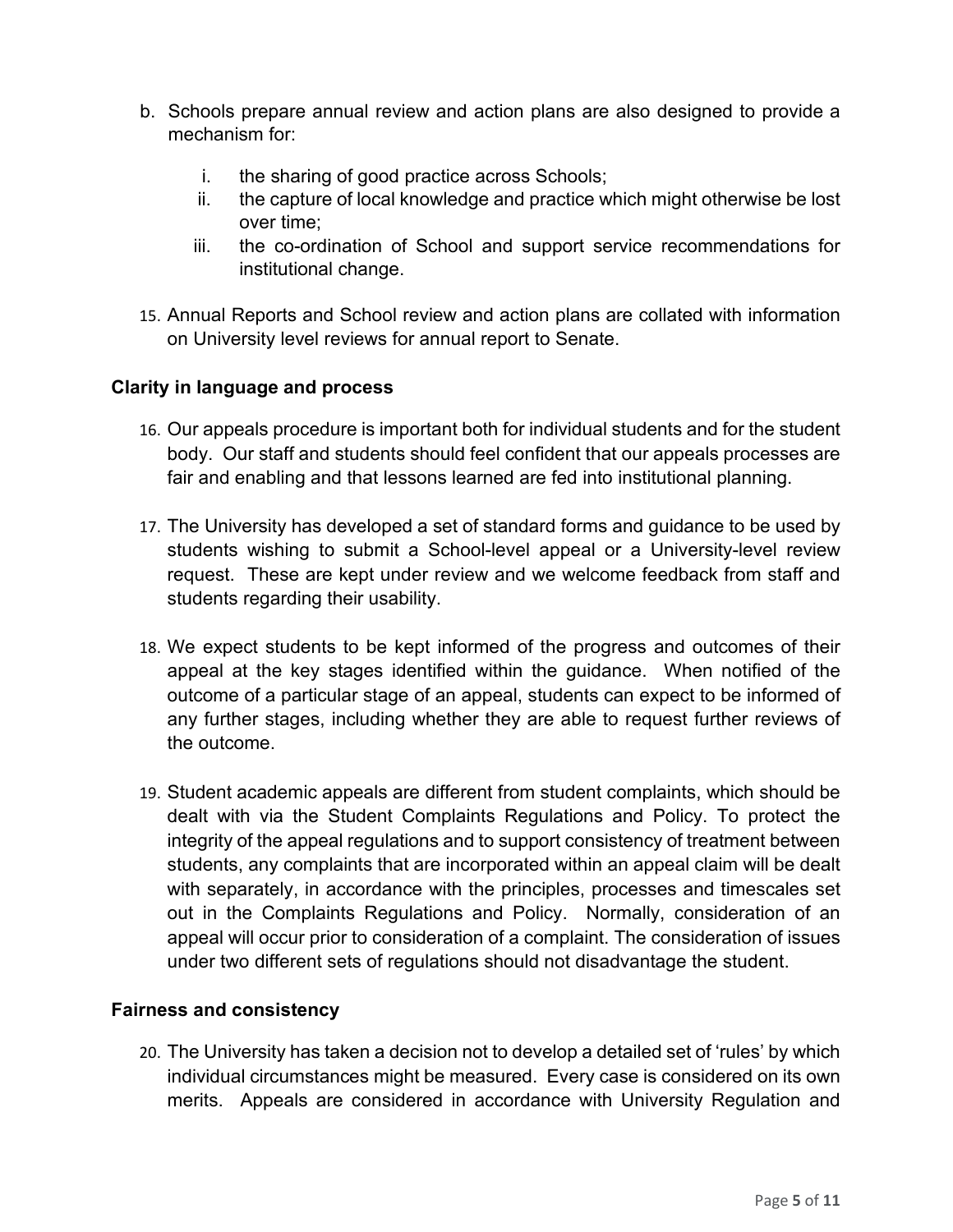Policy and the outcomes seek to uphold principles of natural justice and fairness for the study body as a whole as well as for individuals.

- 21. Appeals cannot be made against academic judgement and, when an appeal is upheld, the University still has a responsibility to ensure that no student is unfairly advantaged through special arrangements unavailable to their peers.
- 22. Appeals should be dealt with in a timely fashion. The regulations include timescales for the consideration of different stages of an appeal which should be treated as normal maximum timescales.
- 23. In accordance with our commitment to equal opportunities and equality and diversity, the University will make reasonable adjustments to the Regulations where appropriate.

#### **Independence and integrity**

- 24. The appeals procedure seeks to ensure fairness both to individual students and to the student body as a whole. We have a responsibility to our students to maintain the quality and standards of our awards and preserve the integrity of academic judgement. Our appeals procedures and potential outcomes are designed to ensure that fairness is maintained through independence in the consideration of appeals and independence in academic judgement.
- 25. Appropriate consideration is given to ensuring that those involved in the consideration of appeals do not have a conflict of interest in the case. Staff who had been directly involved in supporting the student prior to the appeal or making decisions concerning his/her academic progress should not be involved in decision-making around appeal cases but may be consulted as part of the investigation.
- 26. Equally, staff involved in decision-making at the School level stage of an appeal should not then have any responsibilities for decision-making should the appeal be submitted for University review. The School or University Officer is responsible for appointing staff considering appeals and will need to take into account potential vested interests as well as conflicts of interest during the appointment process.
- 27. As well as assuring independence in decision-making the School Officer needs to be assured that those appointed have the necessary expertise, seniority, and experience to discharge their responsibilities: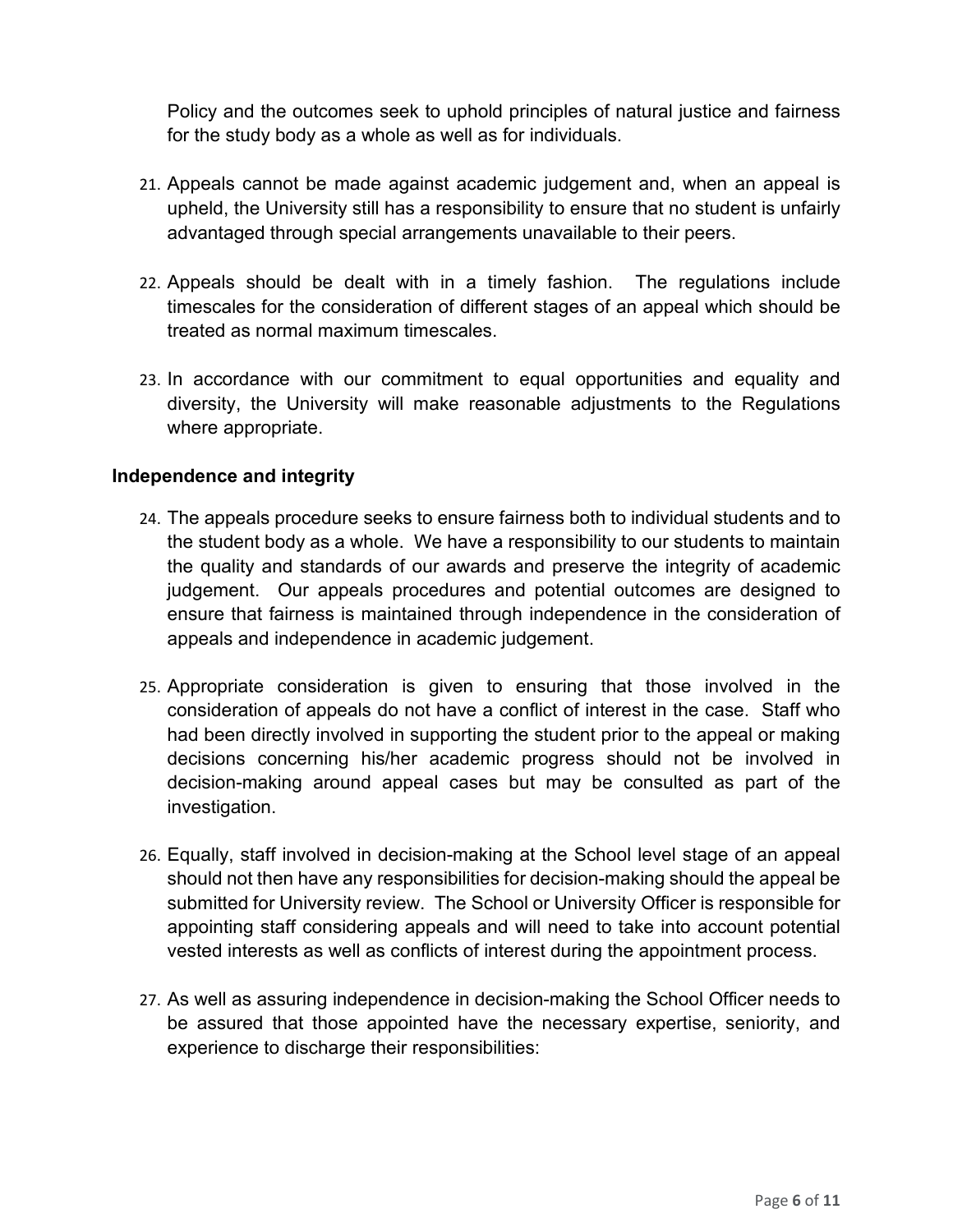- a. Individuals consulted during the course of an investigation are selected on the basis of their knowledge of the case, expertise and/ or experience in the issues under investigation.
- b. Individuals managing appeals are appointed on the basis of their expertise, experience and knowledge of the relevant procedures.
- c. Decision-making at the initial scrutiny and appeal panel stages should be undertaken by individuals with sufficient experience and expertise to: consider the evidence presented; seek further information as required; and reach a considered judgement based on the facts of the case. Matters of academic judgement remain the responsibility of the Assessment Board but academic input is important during the appeals process and it is expected that consultation and decision-making will be undertaken by an appropriate mix of academic and professional services staff at each stage within the appeals process.
- d. Appeals by research students require scrutineers and panels to have sufficient knowledge of the research environment and supervisory arrangements. It is recommended that a Category A supervisor is available for initial scrutineers to consult with and that any appeal panel includes at least one Category A supervisor within its membership.
- 28. The Students' Union has a key role to play in providing students with a source of independent advice and support concerning appeals and other related matters. Students are encouraged to contact the Students' Union at the earliest possible opportunity if they are experiencing problems.

#### **Maintaining awareness**

- 29. Schools maintain a statement indicating the key points at which students are notified of the appeals regulations and procedures. As a minimum these including:
	- a. the provision of accurate, up-to-date information about the appeal regulations and policy in programme handbooks. The programme handbook will also contain information on other sources of advice and guidance students can access;
	- b. reminders concerning the options for appeal when results are released.

#### **Respecting confidentiality**

30. The University has a duty to investigate appeals made in good faith which meet the grounds identified in the Regulations. This will, by necessity, involve the sharing of information during the course of the investigation. The circulation of the appeals documentation and evidence will always be limited to those directly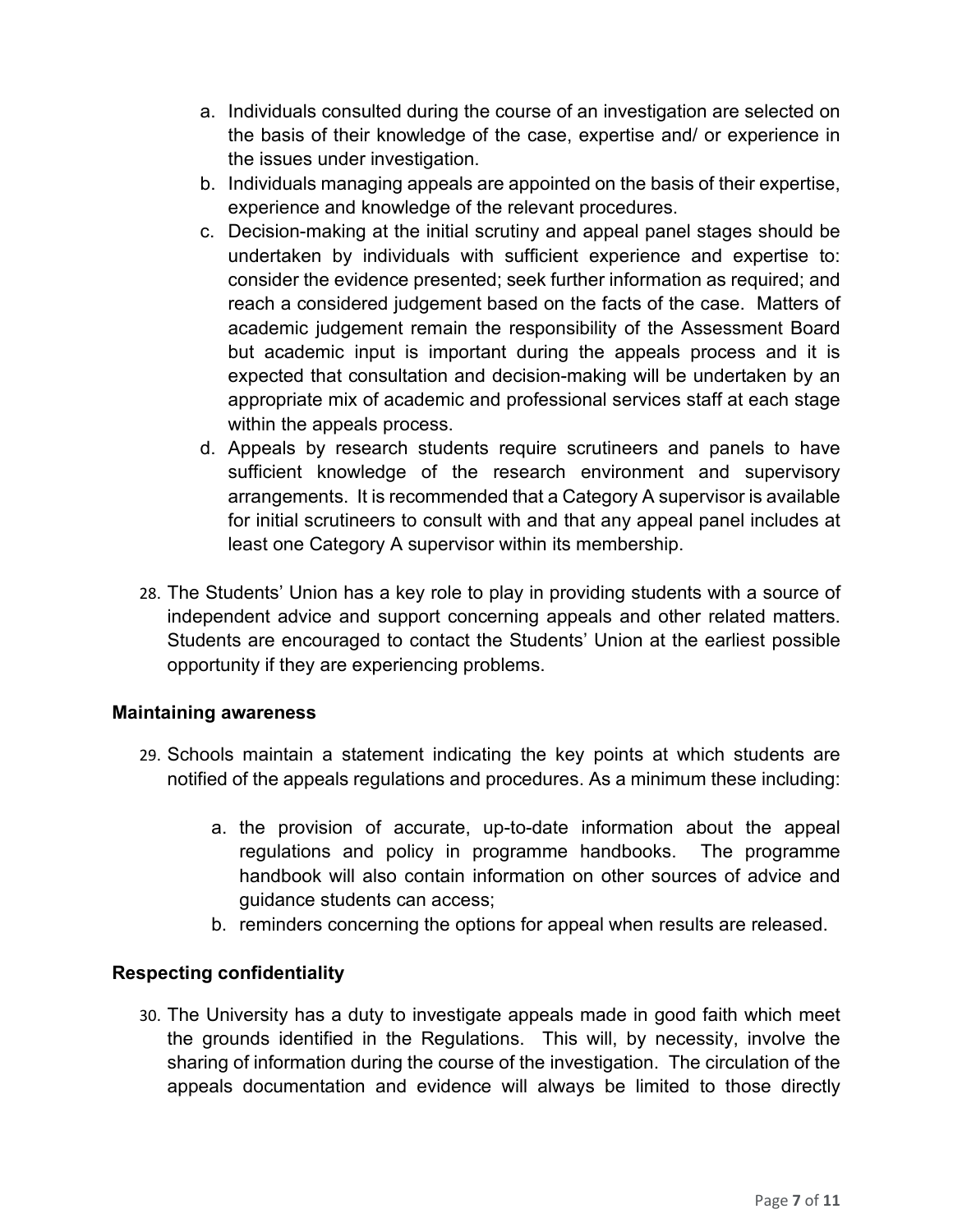involved in the investigation who might reasonably be expected to require direct sight of the information in order to ensure the investigation is conducted with fairness and rigour.

31. Personal information will be stored in accordance with our Information Compliance policies.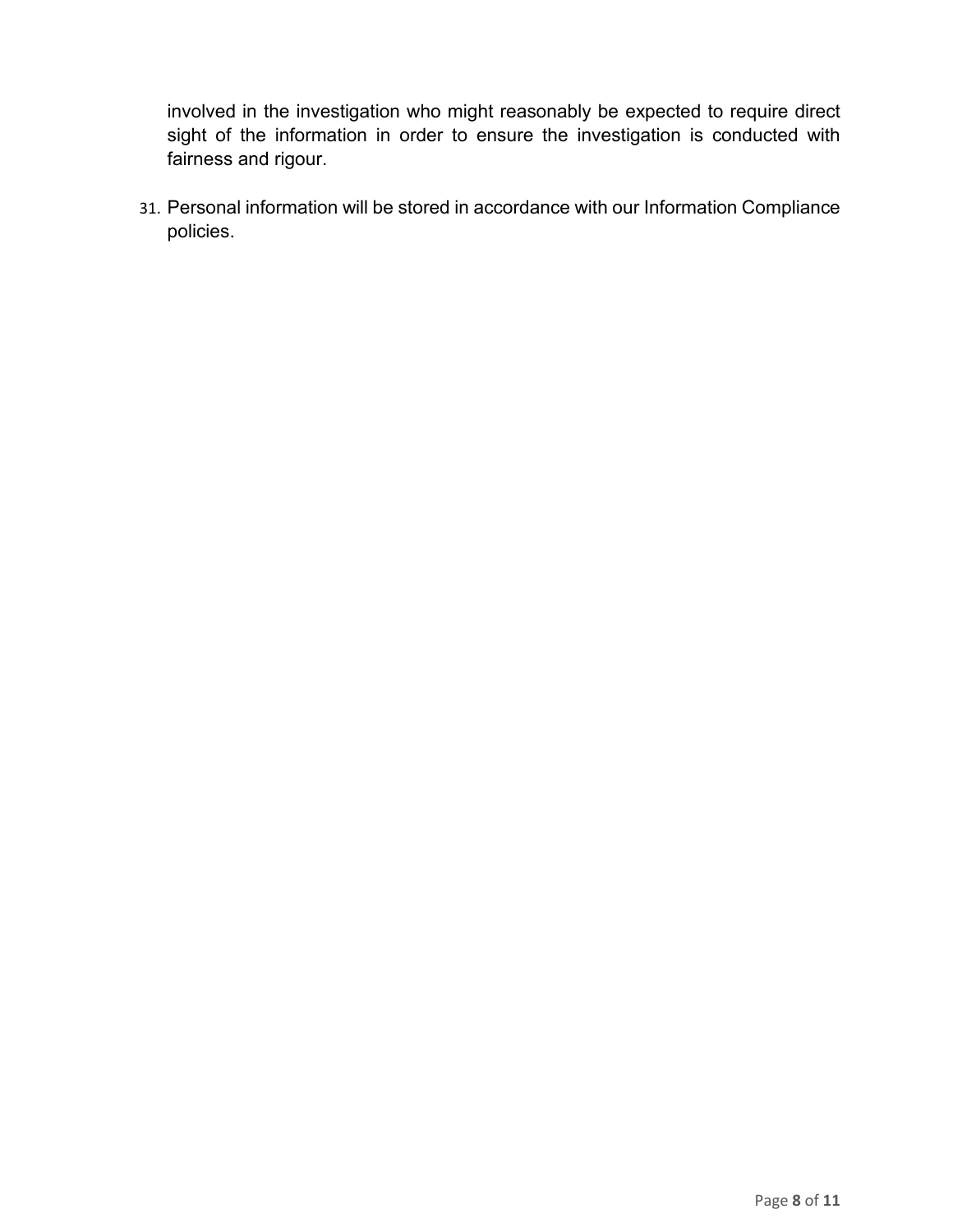### **Appendix 1 – Detailed Procedural Notes Initial consideration within the School**

- 1. The Board of Studies in a School will appoint an officer to deal with academic appeals – referred to as the School Officer. Normally this will be the Dean or their nominee.
- 2. The School Officer and one other member of staff within the School will give initial scrutiny to a Student's appeal. The staff performing this role must have knowledge of the Appeal Regulations and other relevant Regulation, Policy and procedures.
- 3. The School Appeals Administrator will manage the initial scrutiny process within the School. This means:
- a. receiving appeals and ensuring that they are acknowledged
- b. Arranging for them to be given initial consideration
- c. Advising the scrutineers as necessary
- d. Recording the outcome of initial scrutiny and reporting to Board of Studies and Senate
- e. Informing the student
- f. Implementing the outcome

#### **School Appeal Panel**

- 4. A School Appeal Panel will normally meet within 28 calendar days of the outcome of initial scrutiny being notified to the student who has appealed.
- 5. The panel will have three members:
- a. A Chair (the School Officer or their nominee)
- b. Two other members appointed by the School Officer
- 6. The School Appeals Administrator or their nominee will attend the hearing to advise the panel concerning relevant Regulation, Policy, procedure and guidance. The Administrator will not be part of the Appeal Panel.
- 7. The student will be invited to attend the School Appeal Panel hearing and can choose to be accompanied by one other person. If the student chooses to be accompanied, they must provide information about the person who is accompanying them to the Secretary of the panel at least 7 calendar days in advance. This should include details of the person's relationship to the student and the reason for the person's attendance.
- 8. A student may only be represented in their absence in exceptional circumstances. Any request for this requires the agreement of the Chair of the Panel. If a student chooses not to attend, or fails to attend without submitting, in writing, valid reasons for a postponement, the panel may meet in the student's absence.
- 9. The Programme Director may attend the hearing but does not form part of the panel and will not be present during the panel's deliberations. The Programme Director's role is to provide information and/or clarification to the panel.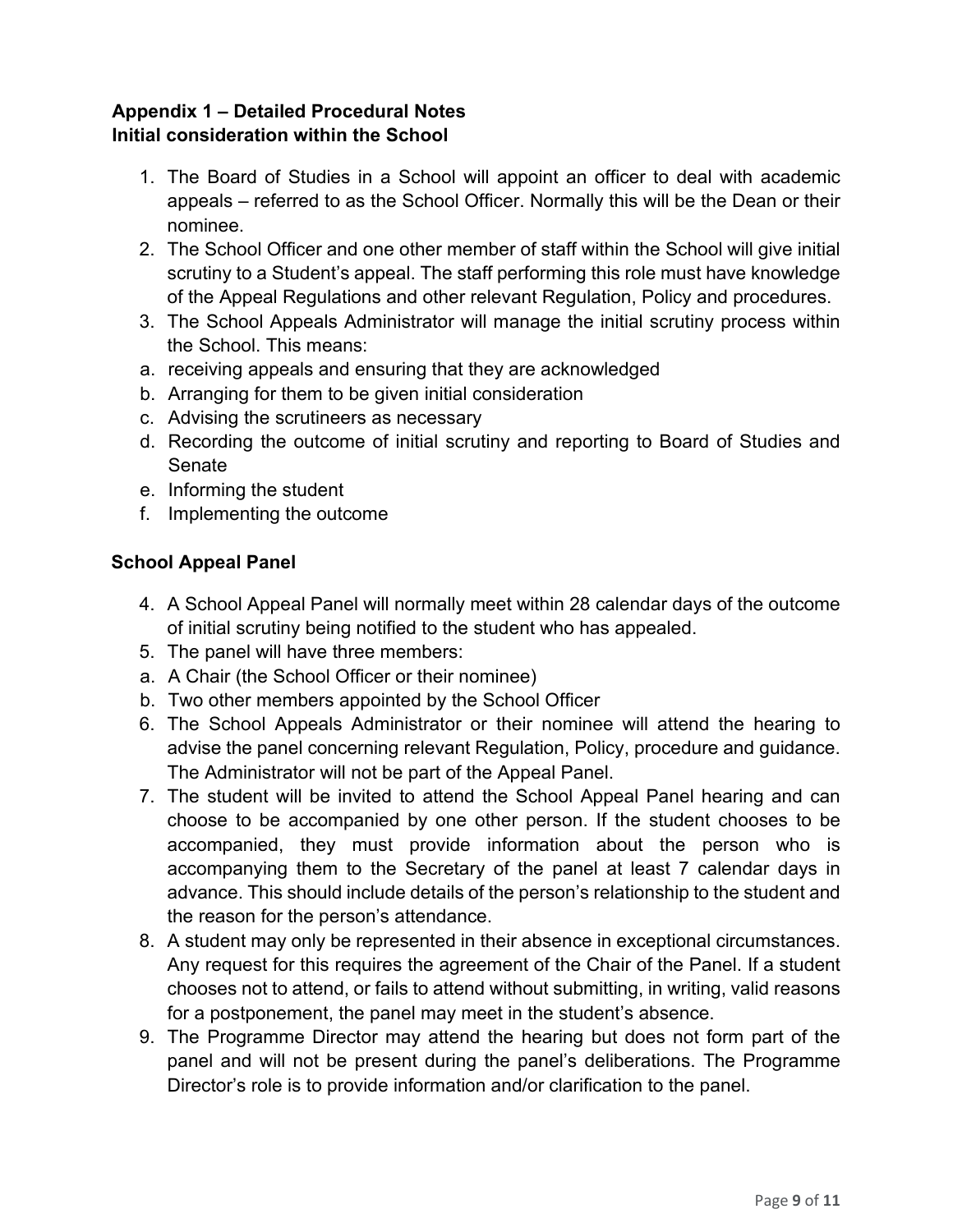- 10.The School Appeals Administrator will manage the Appeals Panel process within the School. This means:
- a. Arranging for Panels to meet as necessary
- b. Acting as Secretary to Panels, or appointing a nominee to act in their place
- c. Advising the Panel as necessary
- d. Recording the outcome of the Panel meeting and reporting to Board of Studies and Senate
- e. Formally writing to the student after the meeting to confirm the outcome
- f. Implementing the outcome

#### **Senate-level review**

- 11.Senate will appoint an officer to oversee the Senate-Level Review process. This will normally be the Deputy-President or their nominee.
- 12.The Senate-Level Review Administrator will be a senior member of staff within Student and Academic Services.
- 13.The Senate-Level Review Administrator will oversee the Senate-Level Review process, consulting as necessary with the Senate-Level Review Officer. This means:
- a. Acknowledging receipt of requests for a Senate-Level Review
- b. Identifying two senior members of Student and Academic Services, which knowledge of the Appeals Regulations and other relevant Regulation, Policy and Procedure, to scrutinise the Appeal, and advising them as necessary
- c. Recording the outcome of the scrutiny, and reporting it to Senate
- d. Implementing the outcome of the scrutiny
- e. Writing formally to the student to tell them the outcome of the scrutiny, including advising them of the completion of procedures (CoP) in line with the OIA requirements.